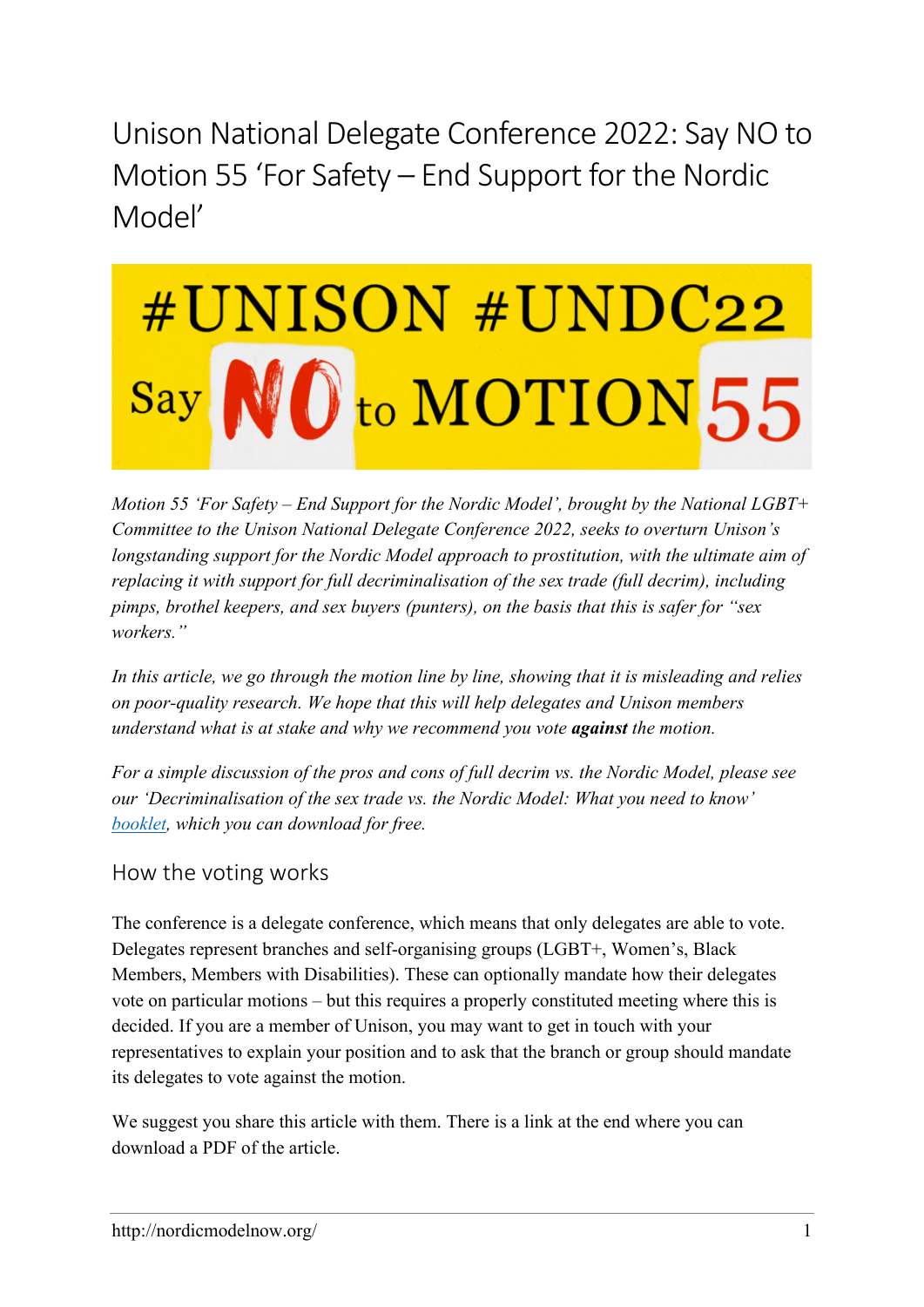# Motion 55 unpicked

*Motion 55 is published in the final [agenda](https://www.unison.org.uk/content/uploads/2022/05/2022-National-Delegate-Conference-Final-Agenda.pdf) for the Unison National Delegate Conference 2022. The Conference is set to take place in Brighton 14-17 June.*

*Below we set out the motion text in bold and our response in normal type.*

## **'Conference notes that UNISON's policy on sex work, adopted in 2010, is to support decriminalising the selling of sexual services while introducing a sex buyers law criminalising those who purchase those services.'**

This is a misleading description of the current policy, the full text of which is available in the Unison motions [database.](http://www.unison.org.uk/motions/2010/national-delegate-conference/demand-change/)

The policy starts with the recognition that the UK's current legislation enshrines men's right to buy women for sex and is directly contradictory to a society based on equality between the sexes.

It continues with a recognition of the violence and abuse that is inherent to prostitution and the damage it causes to those in it, and how most women who become involved in prostitution do so as a result of childhood abuse, poverty, drug dependency, and homelessness, and commonly before their  $18<sup>th</sup>$  birthday. It recognises that those selling sex should be decriminalised and provided with support services to help them exit prostitution safely and effectively; and that it is only through challenging men's demand for prostitution and changing attitudes that we will end the sexual exploitation, violence, and abuse that is intrinsic to prostitution.

It is in recognition of all these facts that the policy calls for a Nordic Model approach to prostitution, which decriminalises the selling of sex and provides support for those in prostitution to build a new life outside, while criminalising profiteers and the purchase of sex, in order to reduce the demand that drives sex trafficking and to change social attitudes.

#### **'Conference recognises that the great majority of sex workers are women. Conference also recognises a significant number of women sex workers identify as LGBT+, and there are many gay, bisexual and trans sex workers who do not identify as women.'**

Conference should also recognise that:

- The vast majority (99% or more) of punters are male. It is not possible to understand prostitution without recognising that it is something that men do mainly to women and children, but also to some men and transgendered people.
- The vast majority of those who are involved in prostitution are young, poor, recent migrants, victims of earlier sexual abuse, LGBT youth and/or those who are out of all other options.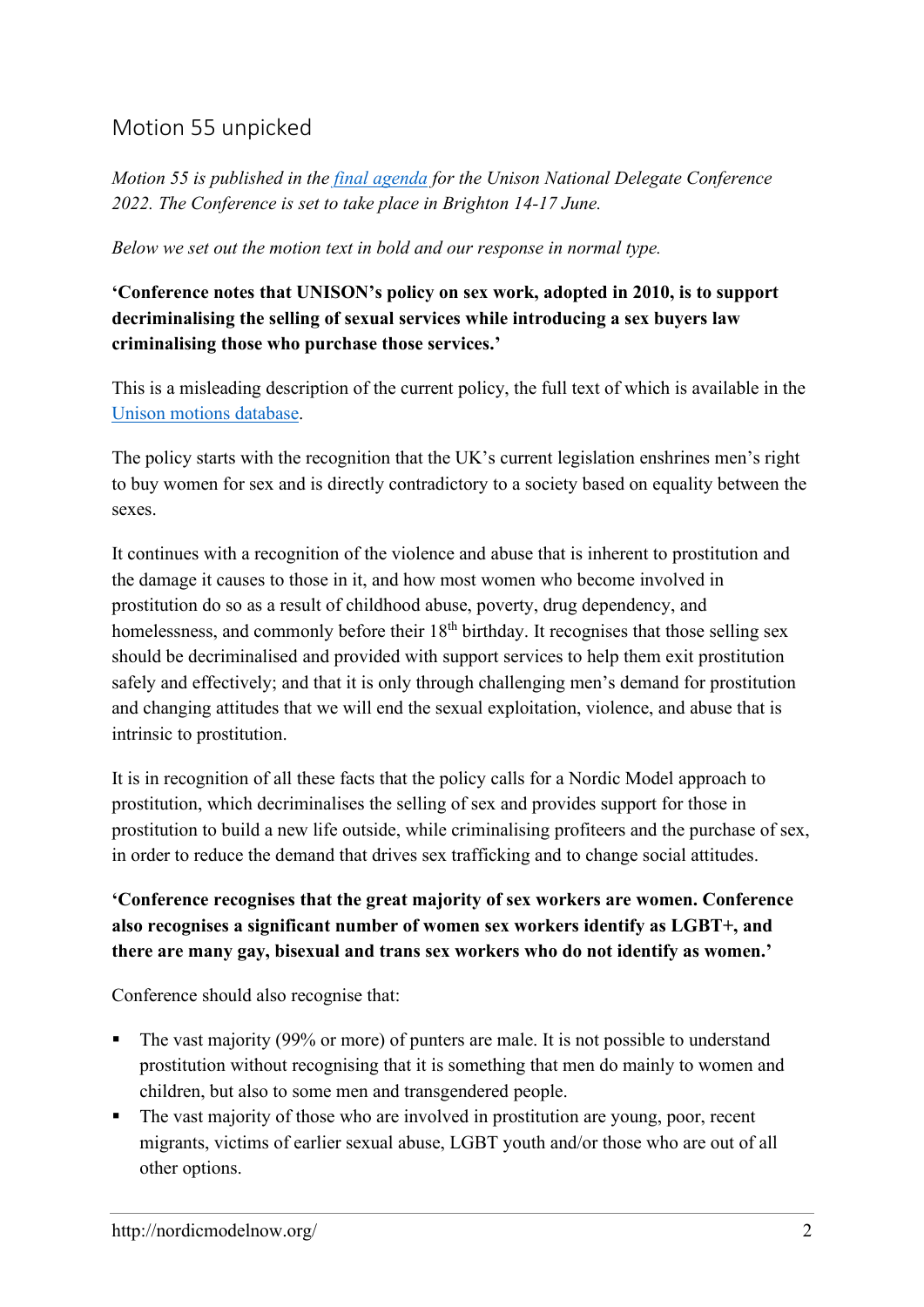**•** Prostitution is not a relationship between people who have similar levels of social, economic, and cultural power.

#### **'Conference notes that national LGBT+ conference policy:**

## **1) Recognises that criminalisation of any kind, including of buyers, increases the risks for sex workers;'**

There is no credible evidence that criminalising the buyers makes prostitution more risky or dangerous for those involved in prostitution. There are a number of studies that make this claim, but when you read them in detail, you find that the data does not unequivocally support that claim. For more on this, see:

- Critique of the [Médecins](https://nordicmodelnow.org/2021/01/02/critique-of-the-medecins-du-monde-study-into-the-nordic-model-law-in-france/) du Monde study into the Nordic Model law in France
- **Exercise 1** Response to the Queen's [University](https://nordicmodelnow.org/2019/11/21/response-to-the-queens-university-belfast-review-of-the-operation-of-northern-irelands-sex-buyer-law/) Belfast review of the operation of Northern [Ireland's](https://nordicmodelnow.org/2019/11/21/response-to-the-queens-university-belfast-review-of-the-operation-of-northern-irelands-sex-buyer-law/) sex buyer law
- **MYTH:** [Amnesty's](https://nordicmodelnow.org/myths-about-prostitution/myth-amnestys-research-in-norway-has-proved-the-nordic-model-is-harmful-to-sex-workers/) research in Norway has proved the Nordic Model is harmful to "sex [workers"](https://nordicmodelnow.org/myths-about-prostitution/myth-amnestys-research-in-norway-has-proved-the-nordic-model-is-harmful-to-sex-workers/)

A review of the key [studies](https://nordicmodelnow.org/2019/12/22/has-the-nordic-model-worked-what-does-the-research-say/) that have been undertaken on the results of the Nordic Model in the countries in which it has been implemented found that, although all of the studies indicate a very high rate of violence towards the people in prostitution, there is no definitive evidence of any actual increase due to the sex purchase ban. Similarly claims that the sex purchase ban has driven prostitution underground and made it more dangerous are not supported by the research. Rather the evidence underlines the fact that **prostitution is always dangerous**.

#### *What the homicide data tells us*

It is widely [recognised](https://researchonline.lshtm.ac.uk/id/eprint/4647626/1/Sex%20Work_GOLD%20VoR.pdf) that women involved in prostitution have the highest murder rate of any social group. If criminalising buying sex makes it more risky, we'd expect to see more women murdered in the countries that have implemented the Nordic Model than in the countries that have implemented legalisation or full decrim. In fact, the data shows the opposite, as the following infographic shows. This is strong evidence that the much repeated claim that the Nordic Model makes prostitution riskier is simply not true.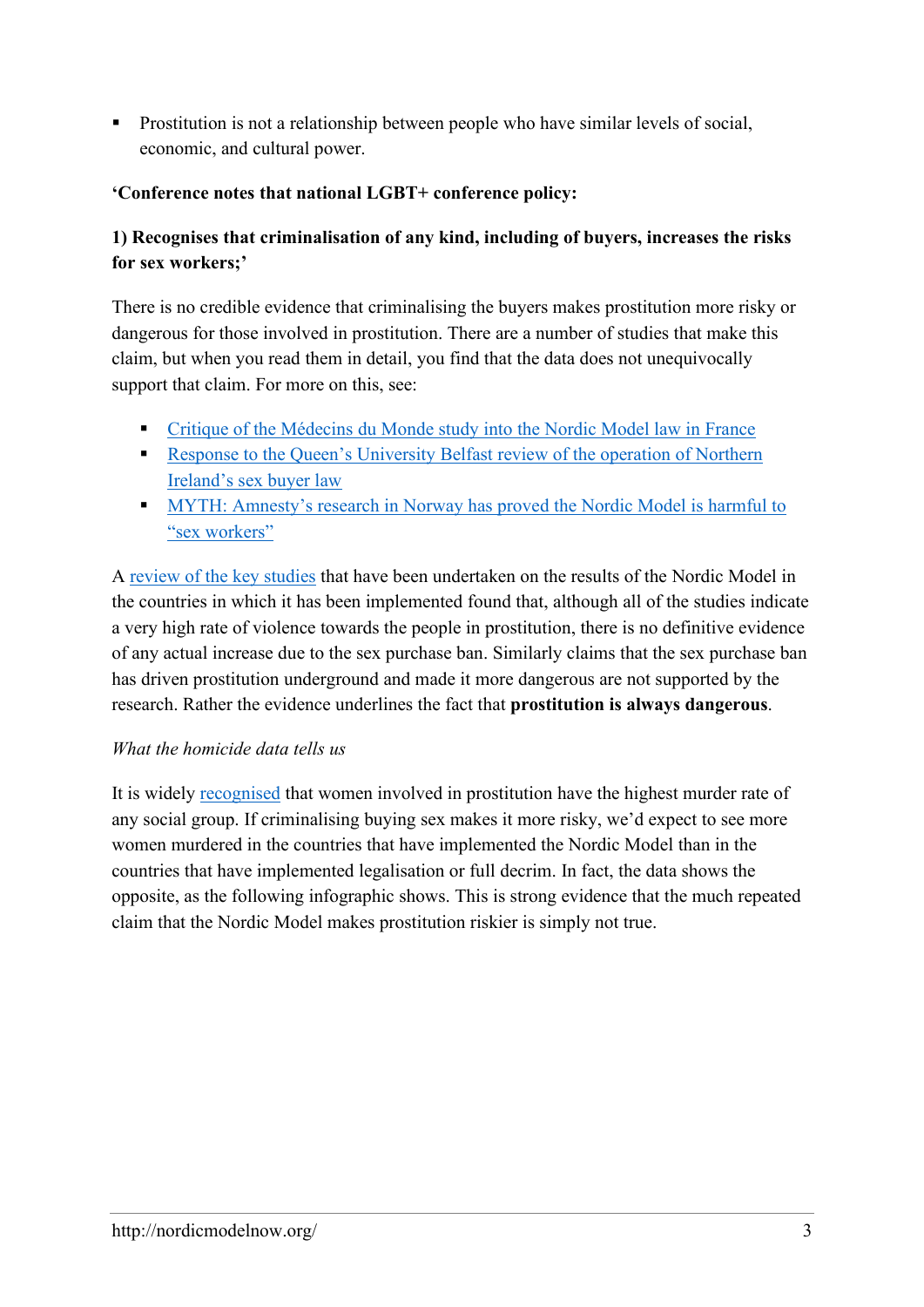

*Murder statistics from [http://www.sexindustry-kills.de](http://www.sexindustry-kills.de/)*

For a discussion of this infographic and the data it is based on, see page 22 of our [booklet](https://nordicmodelnow.org/2022/04/05/decriminalisation-of-the-sex-trade-vs-the-nordic-model-what-you-need-to-know-booklet/) on decrim vs the Nordic [Model.](https://nordicmodelnow.org/2022/04/05/decriminalisation-of-the-sex-trade-vs-the-nordic-model-what-you-need-to-know-booklet/)

See also, FACT: [Prostitution](https://nordicmodelnow.org/facts-about-prostitution/fact-prostitution-is-inherently-violent/) is inherently violent.

#### *HIV transmission*

We agree that the criminalisation of those involved in prostitution hinders the fight against HIV and AIDS. However, the Nordic Model does not target those in prostitution with criminal sanctions.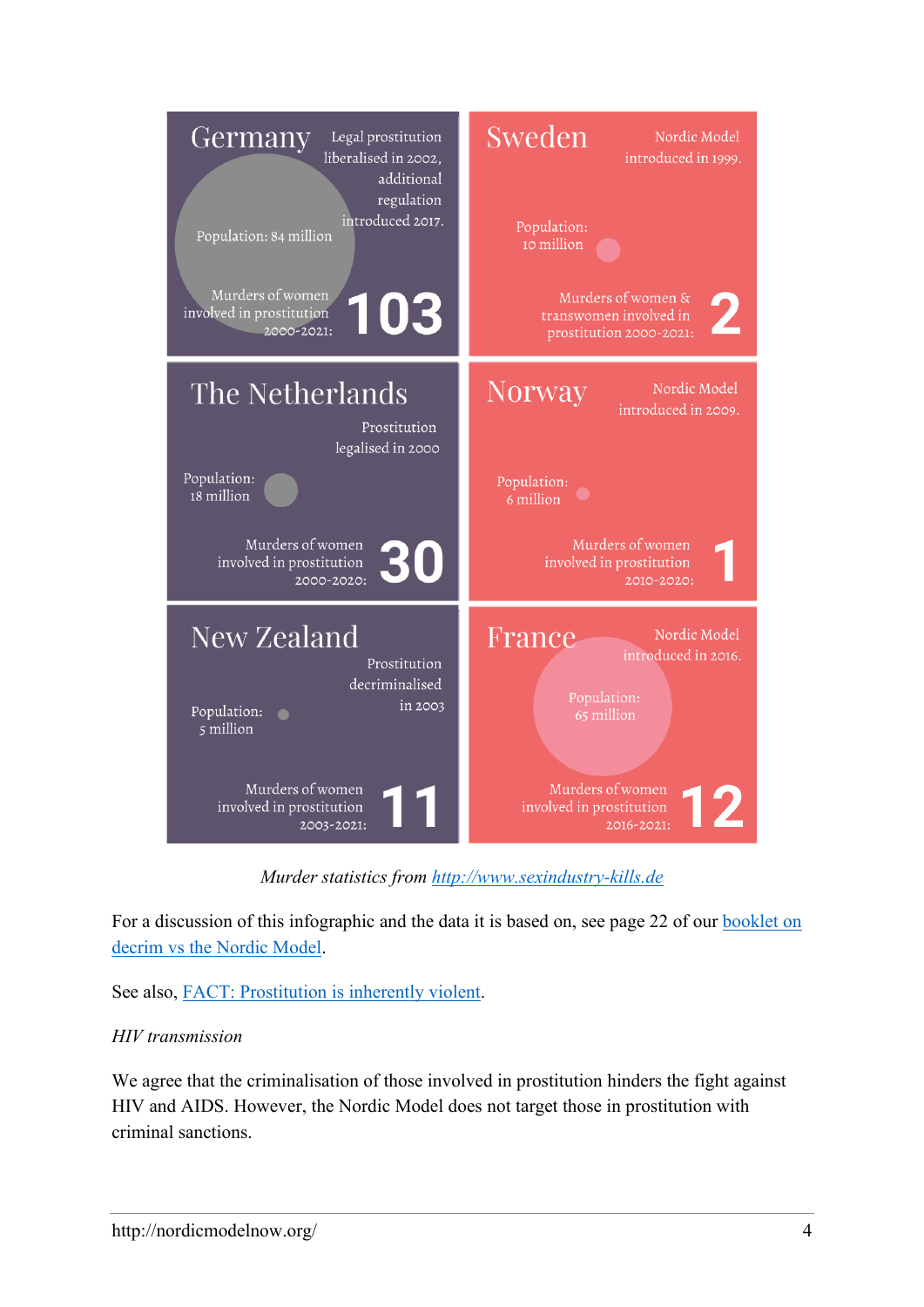The assertion that criminalising buyers also hinders that fight is based on flawed modelling and studies in environments in which all of the actors were criminalised and **not** where the Nordic Model has been implemented.

The Nordic Model decriminalises individuals involved in prostitution and provides services to help them exit, along with access to sexual health care and condoms. The Nordic Model therefore has a very different impact than where selling sex is criminalised and the women are targeted by the police. In addition, the woman typically has more bargaining power under the Nordic Model, making the use of condoms more likely and violence less likely.

The World Health Organisation's (WHO) recommendation that full decriminalisation of the sex trade is the best way to prevent the spread of HIV is based on flawed modelling, research that conflates the Nordic Model with prohibition regimes where all of the actors (prostituted persons, punters, and profiteers) are criminalised, and advice from an organisation under the leadership of Alejandra Gil, a pimp, who has since been jailed for 15 years for sex trafficking. Feminist author and activist Kat Banyard has rightly described this as a human rights scandal. This alone should cause us to have a healthy critical attitude to the WHO guidelines as they relate to the sex trade.

For more on this, see [MYTH:](http://nordicmodelnow.org/myths-about-prostitution/myth-the-nordic-model-hinders-the-global-fight-against-hiv/) The Nordic Model hinders the global fight against HIV.

## **'2) Opposes the introduction of a sex buyers' law;'**

We believe that this position is misguided and is based on a misunderstanding or denial of the facts.

## **'3) Recognises sex workers as workers who should have the same rights and protections as workers in other industries'**

There are many reasons why recognising prostitution as work like any other is regressive and poses serious implications for all workers and the trade union movement.

*Health & Safety (H&S)*



In any other occupation with a risk of exposure to body fluids, you have to wear masks, gloves, goggles, and protective clothing, like the dentist in the picture.

Condoms slip and break, punters can refuse to wear them anyway, and they don't protect from saliva, sweat, and other body fluids. Or from injuries and inflammation caused by friction and mechanical trauma. Or from the psychological damage or deliberate physical violence.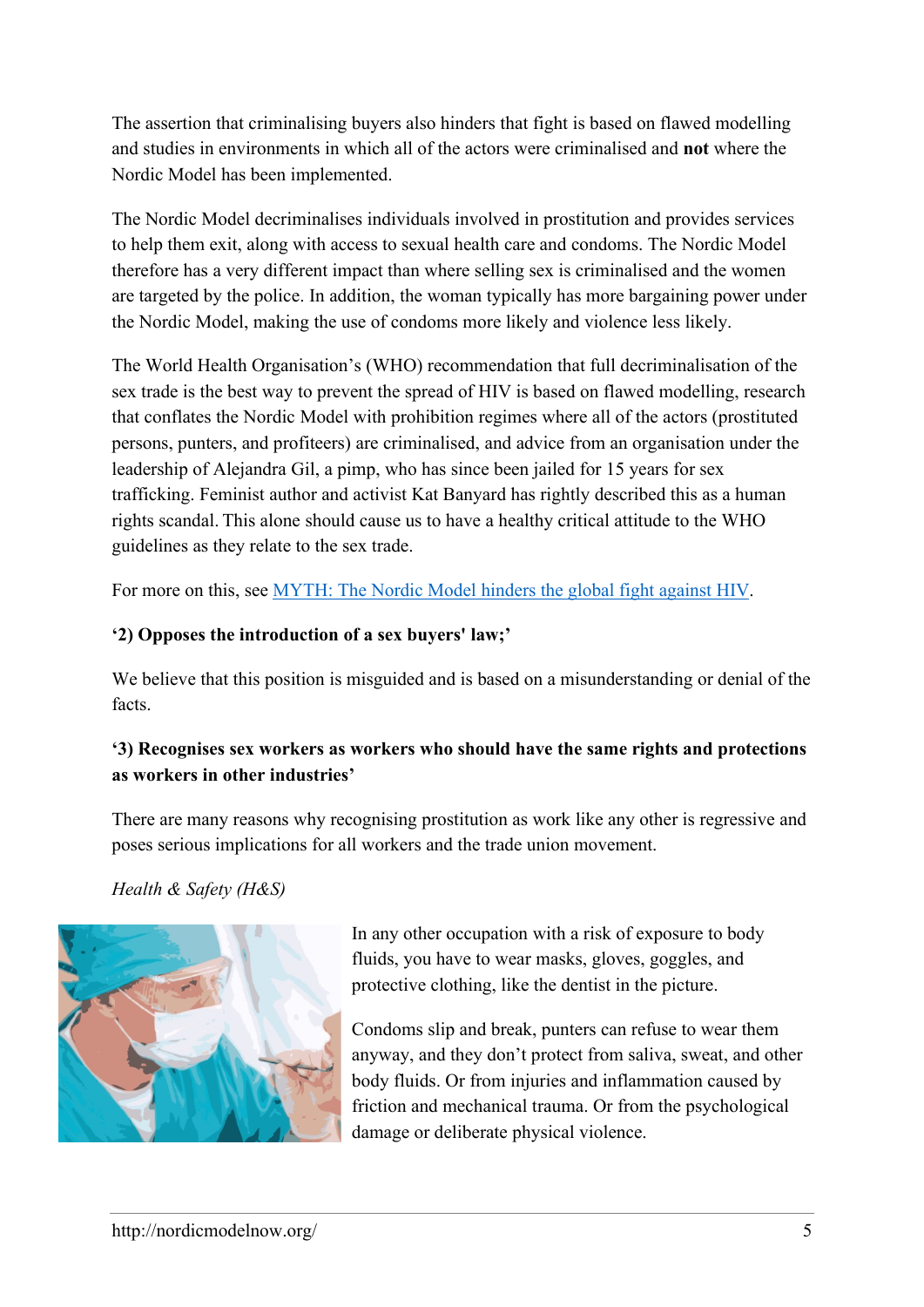Health & Safety standards require employers to rethink working practices to eliminate unreasonable risk. In prostitution, this would require participants to wear full protective clothing and the prohibition of any intimate contact – which would, of course, change the nature of prostitution itself.

Recognising prostitution as work would require us to accept that normal H&S standards do not apply to it. This would set a terrible precedent that the trade union movement should vehemently resist.

#### *Decent work*

The United Nations has a concept of [decent](http://hlp-wee.unwomen.org/-/media/hlp%20wee/attachments/reports-toolkits/hlp-wee-report-2016-09-call-to-action-en.pdf) work, which is defined as:

*"Productive work for women and men in conditions of freedom, equity, security and human dignity. Decent work involves opportunities for productive work, delivers a fair income, guarantees equal opportunities and equal treatment for all, provides security in the workplace and protection for workers and their families, offers better prospects for personal development and social inclusion, and gives people the freedom to express their concerns, to organize and to participate in decisions that affect their lives."*

The concept of decent work has been included in major human rights declarations, including Article 23 of the Universal Declaration of Human Rights.

Before we consider whether prostitution can fit the UN definition of decent work, we need to remember exactly what it is. Andrea Dworkin, who was herself in prostitution in her youth, [describes](http://www.nostatusquo.com/ACLU/dworkin/MichLawJourI.html) it like this:

*"Prostitution is not an idea. It is the mouth, the vagina, the rectum, penetrated usually by a penis, sometimes hands, sometimes objects, by one man and then another and then another and then another and then another. That's what it is."*

This is not work and it certainly is not productive. Its conditions do not include freedom and human dignity or any of the other requirements of decent work.

For the trade union movement to accept prostitution as work would be a terrible capitulation and would stand in opposition to all that it has traditionally fought for. And, again, it would set a terrible precedent.

For an in-depth discussion of these and other serious implications of recognising prostitution as work, see Why Sex Work Isn't [Work.](http://logosjournal.com/2014/watson/)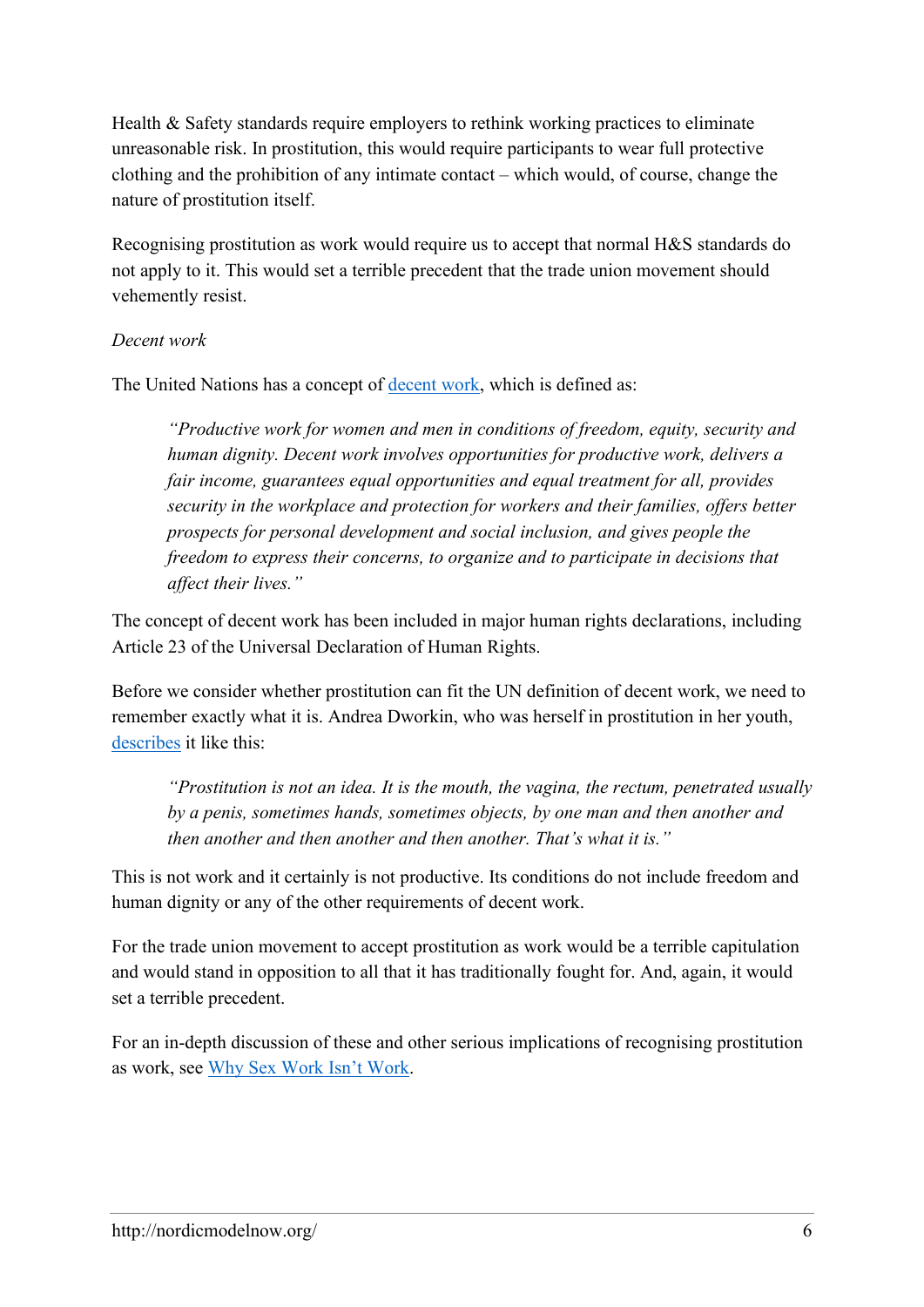#### **'Conference further notes:**

## **a) Significant developments since 2010 include Amnesty International's 2016 policy on sex workers, which includes advocating for the decriminalisation of all aspects of consensual adult sex work;'**

Amnesty's policy is riddled with logical inconsistencies, omission of key information, and flawed reasoning. Perhaps this is not surprising given that Amnesty was [advised](http://thefeministahood.wordpress.com/2015/08/24/what-amnesty-did-wrong/) by pimps.

The policy calls for the tackling of gender inequality and the objectification of women but ignores how prostitution is a key mechanism by which gender inequality is maintained and through which women are objectified.

Amnesty's definition of "sex work" fails to reflect the material reality of the vast majority of women and girls in prostitution, nor the imbalance of power that **always** exists between the punter and the prostituted individual, and that consent in such circumstances is an oxymoron.

Amnesty's policy insists that "sex work" and trafficking should not be conflated, but it redefines the UN definition of [trafficking](http://nordicmodelnow.org/facts-about-prostitution/fact-human-trafficking-means-trading-in-human-beings/) to omit its most relevant purpose: the exploitation of the prostitution of others. Exploiting the prostitution of another human being is the essence of pimping. And most pimping also satisfies the other elements of trafficking.

The [majority](http://www.rapeis.org/activism/prostitution/prostitutionfacts.html) of women and children in prostitution worldwide have a pimp and as Sigma Huda, UN Special Rapporteur on Trafficking 2004–2008, rightly said: "Prostitution as actually practiced in the world usually does satisfy the elements of trafficking."

What then is the meaning of Amnesty's instruction to not conflate "sex work" and trafficking? And how does Amnesty expect them to be separated in practice? And how does Amnesty justify redefining pimps as "organisers" of prostitution and calling for their decriminalisation, when most fit the international legal definition of human traffickers and pimping is prohibited by [CEDAW](http://nordicmodelnow.org/facts-about-prostitution/fact-cedaw-requires-countries-to-fight-pimping/) (another binding UN treaty)?

Perhaps the most bizarre fact is that Amnesty did not conduct research in **any** of the countries – such as New Zealand and Germany – that have implemented legislation consistent with its recommendations. If it had conducted such research, Amnesty would know that the approach it recommends invariably leads to an unmitigated human rights [disaster.](https://nordicmodelnow.org/2021/03/09/german-ex-police-officer-demolishes-common-arguments-against-the-nordic-model/)

For more information, see Response to Amnesty's [Prostitution](http://nordicmodelnow.org/2016/05/28/response-to-amnestys-prostitution-policy/) Policy.

**'b) That the Global Alliance Against Traffic in Women published a report in 2011 which explored the impacts of anti-trafficking initiatives that utilise an 'end demand' approach, including the criminalisation of clients, and states that such approaches cause serious harm to sex workers by putting their livelihoods at risk, increasing the stigma they face, and intensifying police power over them;'**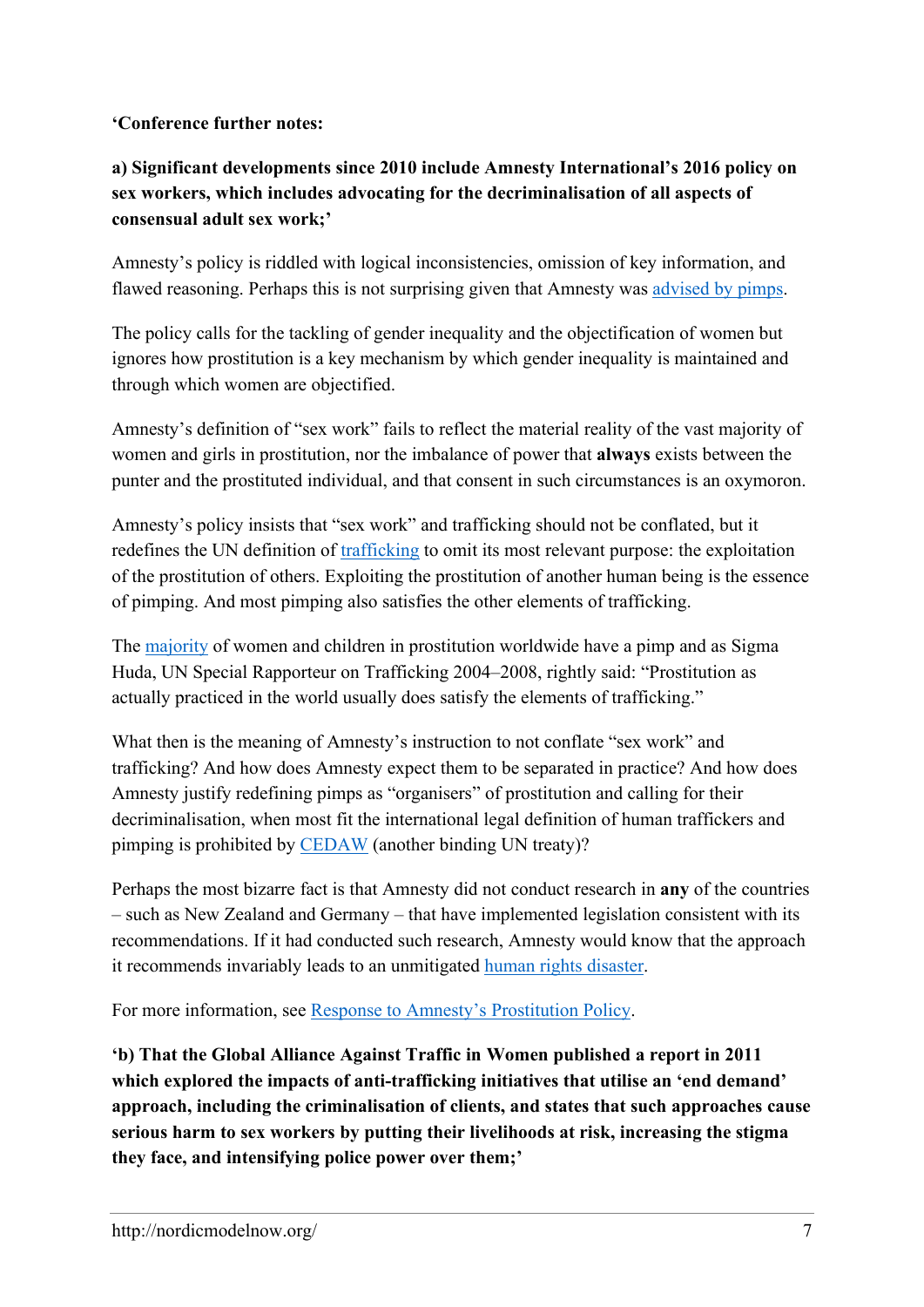Since the Global Alliance Against Traffic in Women report was published in 2011, there have been a number of other reports that have come to the opposite conclusion. For example, in 2014, both the EU [Parliament](http://www.europarl.europa.eu/doceo/document/A-7-2014-0071_EN.html) and the [Council](http://assembly.coe.int/nw/xml/XRef/Xref-XML2HTML-en.asp?fileid=20716) of Europe came to the conclusion that a Nordic Model approach (rather than full decriminalisation) is the best way of addressing prostitution.

**'c) Full decriminalisation is supported by many other organisations including the World Health Organisation (WHO), the Royal College of Nursing, Human Rights Watch, Freedom United, the Global Commission on HIV and the Law, ILGA World, ILGA Europe, Transgender Europe, the Joint Council for the Welfare of Immigrants, Survivors UK, The Gemini Project, Anti Slavery International, and sex workers organisations;'**

All of the organisations that are named here promote the full decriminalisation of the entire sex trade, including of profiteers and punters.

Many high-profile lobbyists for "sex workers organisations" claim to be "sex workers" but are in fact pimps and/or brothel [keepers.](http://logosjournal.com/2016/farley-2/) These people have a powerful vested interest in a thriving sex industry. Their promotion of full decrim is like tobacco industry moguls advising on smoking policy. The vast sums of money that stand to be made from full decriminalisation means there are many powerful vested interests and, just like the tobacco industry lobbyists, they are masters of obfuscation, manipulation, and euphemism. We therefore need to exercise caution when assessing their contributions to the debate.

The truth is that many (perhaps most) women in prostitution do not want to see the sex trade, and certainly not pimps, decriminalised. They know they want to be decriminalised themselves and if they are presented with a choice between "decriminalisation" and "criminalisation," of course they opt for the former. But often they don't know there's an alternative, or they've been frightened by scare stories about the Nordic Model. When they come to learn or understand that they would be decriminalised and get help to exit under the Nordic Model, while only the exploiters would be targeted, they often support it.

We are in touch with many women who have current or recent experience in prostitution who support the Nordic Model. Here is a message one of them sent us on social media:

*"I have experience within the sex industry – both 'choice' and forced. There are many of us. I have friends I used to 'work' with on the streets and in brothels who are still stuck and none of them want full decriminalisation. It would mean the end of exit opportunities."*

There are many reasons why many of those in prostitution or who have recently exited it cannot easily speak freely in public. But even so, there are many survivors who openly campaign for the Nordic Model.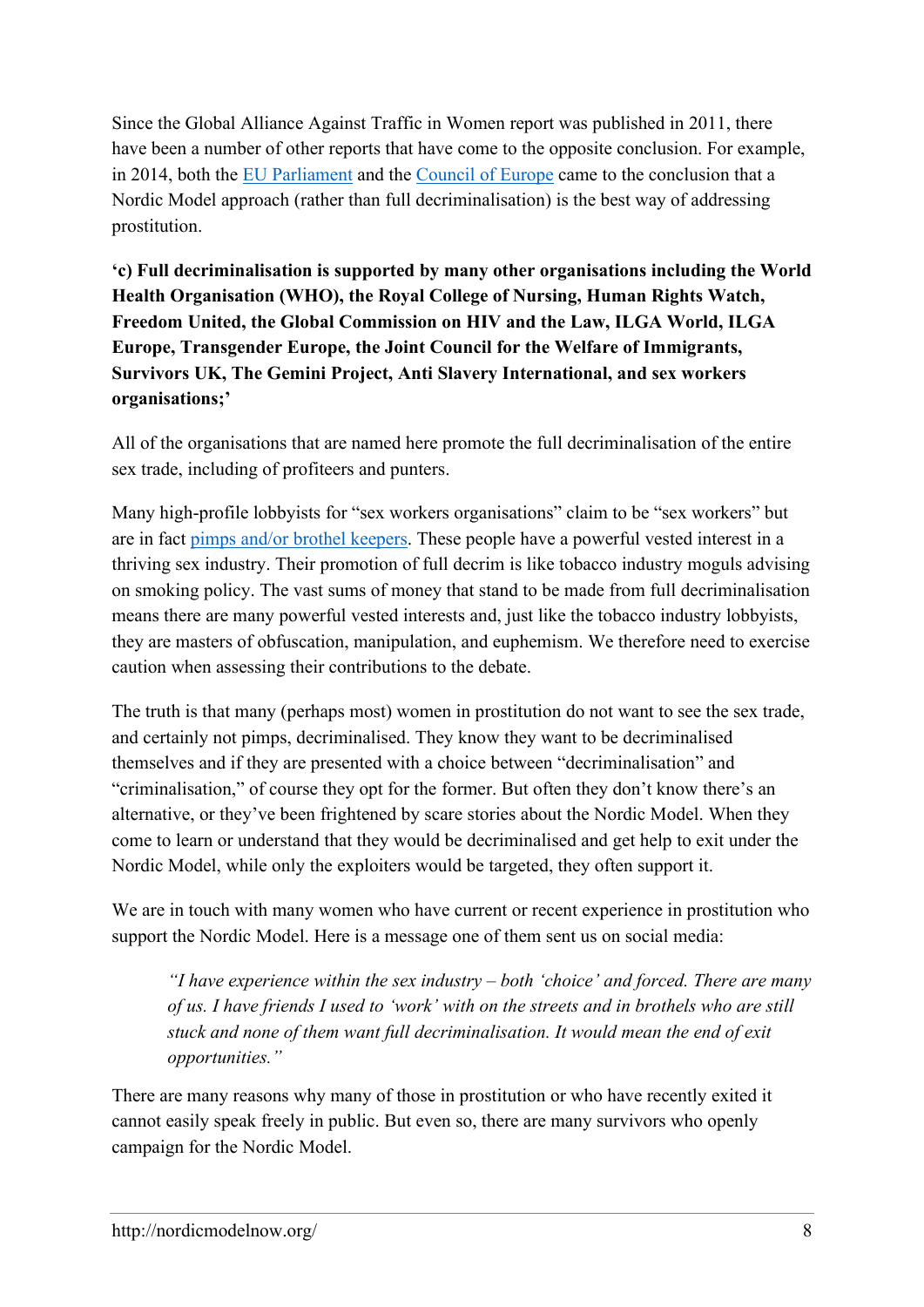In addition, there are many highly respected organisations that vehemently oppose the full decriminalisation of the sex trade and instead advocate for the Nordic Model. For example, the European [Women's](https://womenlobby.org/) Lobby, the Coalition Against [Trafficking](https://catwinternational.org/) in Women, [Equality](https://www.equalitynow.org/) Now, the Organization for Security and [Co-operation](https://www.osce.org/) in Europe, the [European](https://www.migrantwomennetwork.org/) Network of Migrant [Women,](https://www.migrantwomennetwork.org/) [Af3irm,](https://af3irm.org/af3irm/) and CAP [International.](http://www.cap-international.org/)

There are also a number of organisations led by women who have lived experience of prostitution who campaign tirelessly for the Nordic Model, including SPACE [International,](https://www.spaceintl.org/) [#Intedinhora](https://nordicmodelnow.org/2020/12/28/swedish-sex-trade-survivor-group-backs-international-campaign-for-the-nordic-model/) in Sweden, [Network](https://netzwerk-ella.de/index.php/en/) Ella in Germany, [Wahine](https://wahinetoarising.nz/) Toa Rising in New Zealand, [AMADH](https://mujeresporlosderechoshumanos.wordpress.com/) in Argentina, and [Kwanele](https://uncensoredopinion.co.za/prostitution-is-neither-sex-nor-work-it-is-exploitation/) in South Africa.

## **'d) It is also supported by trade unions including GMB, ASLEF (Associated Society of Locomotive Engineers and Firemen), UCU (University and College Union), BFAWU (Bakers, Food, and Allied Workers Union), UVW (United Voices of the World) and the RMT (National Union of Rail, Maritime and Transport Workers);'**

The TUC voted against the full decriminalisation of the sex trade in 2017. This shows that there is considerable difference of opinion on this issue within the trade union movement.

## **'e) The adoption by 2022 UNISON women's conference of the motion "For safety – End Support for the "Nordic Model" which called on women's conference to stop supporting the Nordic Model, a legal model based on decriminalising the selling of sexual services while introducing a 'sex buyers law';'**

Our understanding is that this motion was passed with only a small majority after a relatively short debate. We believe that when the full implications of the motion are understood, many women might come to a different conclusion.

## **f) Poverty, benefit cuts and sanctions have led to an increase in the number of women working in the sex industry, and long waits for Universal Credit payments have led to some turning to 'survival' sex work to pay rent and put food on the table;'**

The Nordic Model is the only approach that implicitly recognises prostitution as a form of gender-based violence and that enshrines in law women's right to viable alternatives.

It is critical that the trade union movement holds fast to these values at this time that government policies and world events are leading to devastating poverty, that is disproportionately impacting women and children.

The alternative – full decrim – is likely to lead to women being officially or unofficially expected to enter prostitution to make ends meet. In other words, full decrim would institutionalise prostitution as the *de facto* welfare system for marginalised women. Far from being a way of escaping poverty, [research](https://assets.publishing.service.gov.uk/government/uploads/system/uploads/attachment_data/file/303927/A_Review_of_the_Literature_on_sex_workers_and_social_exclusion.pdf) shows that involvement in prostitution generally entrenches poverty and deepens a woman's social exclusion.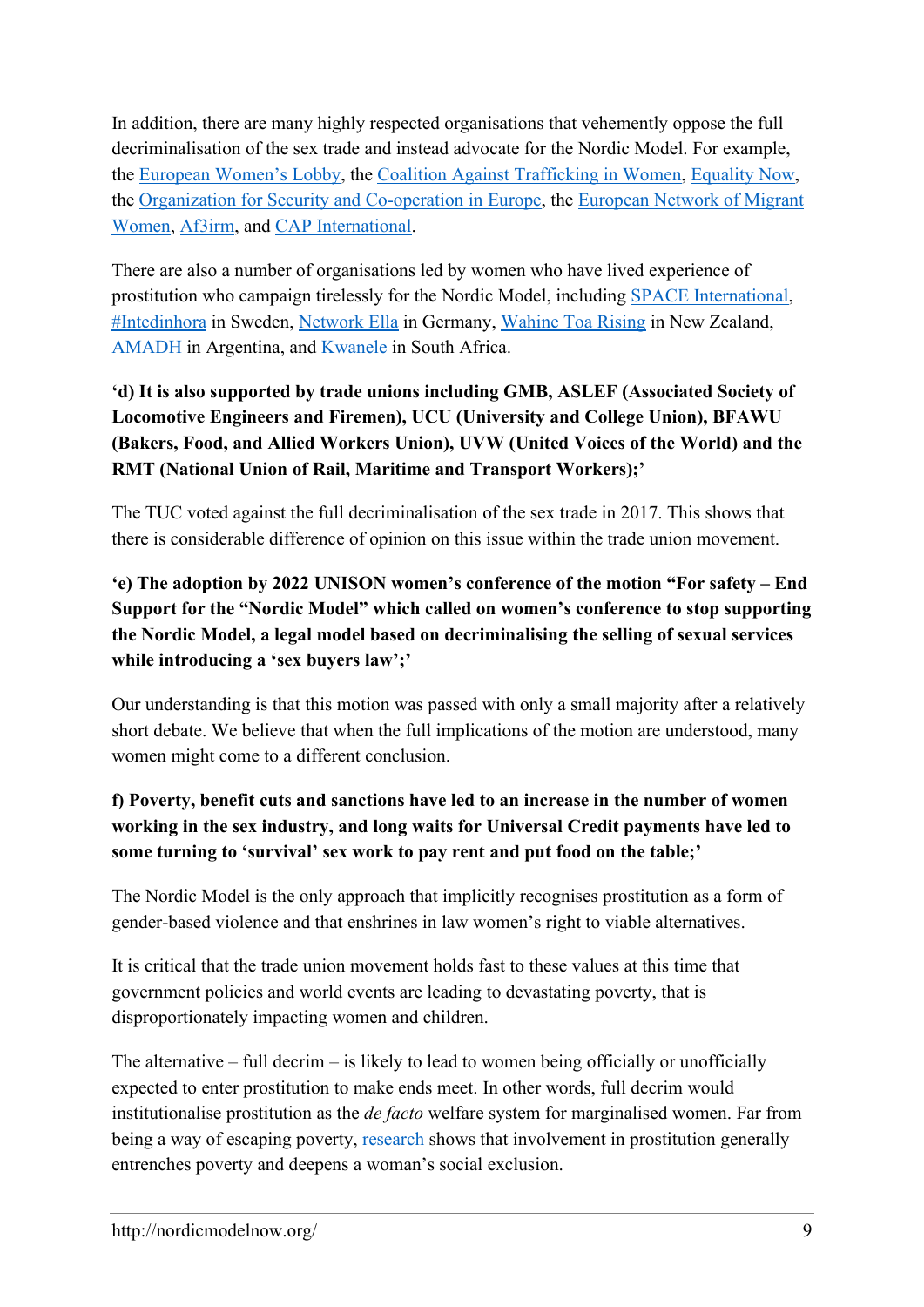As a trade union movement, we should be fighting for a world where women and other marginalised people have better options than prostitution.

**'Conference further notes New Zealand decriminalised sex work in 2003. The legislation recognises sex work as work, and therefore covered by employment law. The law treats sex workers consent as crucial and gives them the legal right to refuse any client for any reason at any point.**

## **The 'New Zealand model' has been praised by women's rights organisations and international bodies including the WHO as the best legal approach to protect the safety, rights, and health, of people who sell sex.'**

We have explained earlier about the dangers of recognizing prostitution as work. It sounds so good on paper that "sex workers" are covered by employment law, but in New Zealand it hasn't worked out well in [practice.](http://www.truthdig.com/articles/the-evidence-about-prostitution-that-the-new-york-times-ignored/page/2/)

New Zealand introduced its full decriminalisation law in the [Prostitution](http://www.legislation.govt.nz/act/public/2003/0028/latest/whole.html#DLM197815) Reform Act (PRA) 2003. Punter violence remains common and in 2008 the New Zealand Prostitution Law Review Committee [found](https://nordicmodelnow.org/wp-content/uploads/2021/01/report-of-the-nz-prostitution-law-committee-2008.pdf) that a majority of prostituted persons felt that the PRA "could do little about violence that occurred." The Committee further reported that abusive brothels did not improve conditions for prostituted individuals; the brothels that "had unfair management practices continued with them."

People campaigning for the PRA wanted to improve things for the women – to give them more power. In fact, the PRA has had the opposite effect. More power has gone to the pimps and punters. Although police violence is now less common, women seldom report pimp and punter violence to the police.

Local authorities and residents have some control over where the larger brothels are sited, but none over the smaller ones, classified as "Small Owner Operated Brothels" (or [SOOBs\)](http://www.catwa.org.au/?page_id=73). There's been rapid expansion in the number of SOOBs, and many are run by pimps. SOOBs are excluded from the official brothel data, which therefore gives a distorted view of the reality.

Sex trafficking is now [recognised](http://m.nzherald.co.nz/nz/news/article.cfm?c_id=1&objectid=11711211) to be prevalent in New Zealand, and Māori and Pacific Islander women and children are disproportionately represented. Because brothels and SOOBs are legal, there is little or no oversight from the police.

The PRA has also failed to stop the prostitution of [children,](http://auckland.scoop.co.nz/2013/04/under-age-prostitution-in-south-auckland-concerns-about-safety-intimidation) which remains a major problem. Mama Tere [Strickland,](http://www.stuff.co.nz/nelson-mail/news/235734/Teenage-hookers-slip-into-shadow) a community worker, says: "At least the old law kept a lid on the numbers, but with no law on the streets, the pimps and gangs have moved in." The children typically have family violence and sexual abuse in their backgrounds.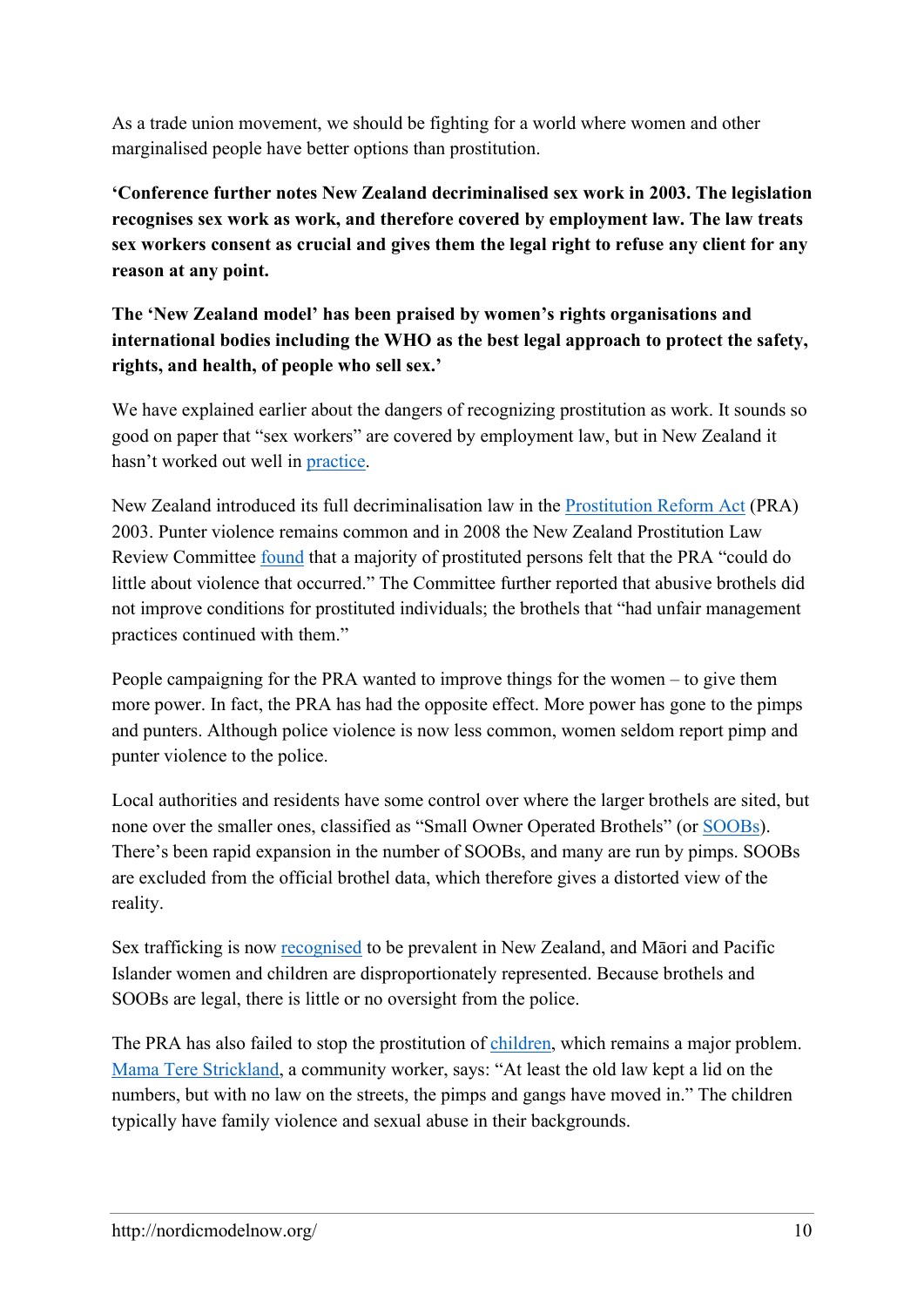Since the change in the law there's been a [significant](http://nordicmodelnow.org/2016/08/11/meme-about-new-zealand-since-the-full-decriminalisation-of-the-sex-trade/) rise in reported rape, sexual assault, and other male violence against women and girls in the general population. This is not surprising, given that there's been an increase in the amount of prostitution, and [evidence](http://prostitutionresearch.com/wp-content/uploads/2015/09/Comparing-Sex-Buyers-With-Men-Who-Do-Not-Buy-Sex.pdf) shows that prostitution-buying makes men more prone to sexual violence.

Janice Raymond's [research](http://digitalcommons.uri.edu/cgi/viewcontent.cgi?article=1116&context=dignity) shows that the New Zealand Prostitutes' Collective (NZPC), which promotes the full decriminalisation of the sex trade, also plays a key role in gatekeeping the PRA legislation – which is a blatant conflict of interest and contrary to good governance. She also exposes some inconvenient truths – for example, that there were 914 applications for brothel operator certificates in the seven years from 2004 to 2011 but only 23 brothel inspections in the 12 years from 2003. Raymond says:

*"When a country codifies prostitution as normal work, it is almost impossible for a governmental report to cast its evaluation and recommendations outside the labor paradigm. A labor framework tones down existing abuse of women because committee members frame such exploitation as a breakdown in labor relations rather than violence against women. Violence and coercion become "exploitative working conditions." Lack of autonomy and low levels of women's well-being are reported as occupational hazards to be remedied by better work conditions and minimized in scope. Even the terms "sex work" and "sex worker" reinforce this emphasis."*

For a succinct account of some of the problems with the New Zealand approach, we recommend What lies beneath [prostitution](http://www.opendemocracy.net/5050/maddy-coy-pala-molisa/what-lies-beneath-prostitution-and-policy-in-new-zealand) policy in New Zealand?

See also, the coverage in our 'Decriminalisation of the sex trade vs. the Nordic Model: What you need to know' [booklet.](https://nordicmodelnow.org/2022/04/05/decriminalisation-of-the-sex-trade-vs-the-nordic-model-what-you-need-to-know-booklet/)

## **'Conference recognises that decriminalisation is not about 'encouraging' sex work – it's about the safety of people who sell sex.'**

The aim of full decriminalisation may not be about encouraging sex work, but that is one of its consequences.

One of the primary purposes of the criminal law is to make it clear what society considers unacceptable and to discourage people from doing those things. So when something that was previously illegal is no longer a criminal offence, it sends out the message that society now considers that to be acceptable.

When a country decides to decriminalise the entire sex trade, it sends out the message that buying sexual access to other people is now considered a normal, legitimate, and acceptable thing to do, and so is profiting from other people's prostitution. This inevitably leads to an increase in those activities.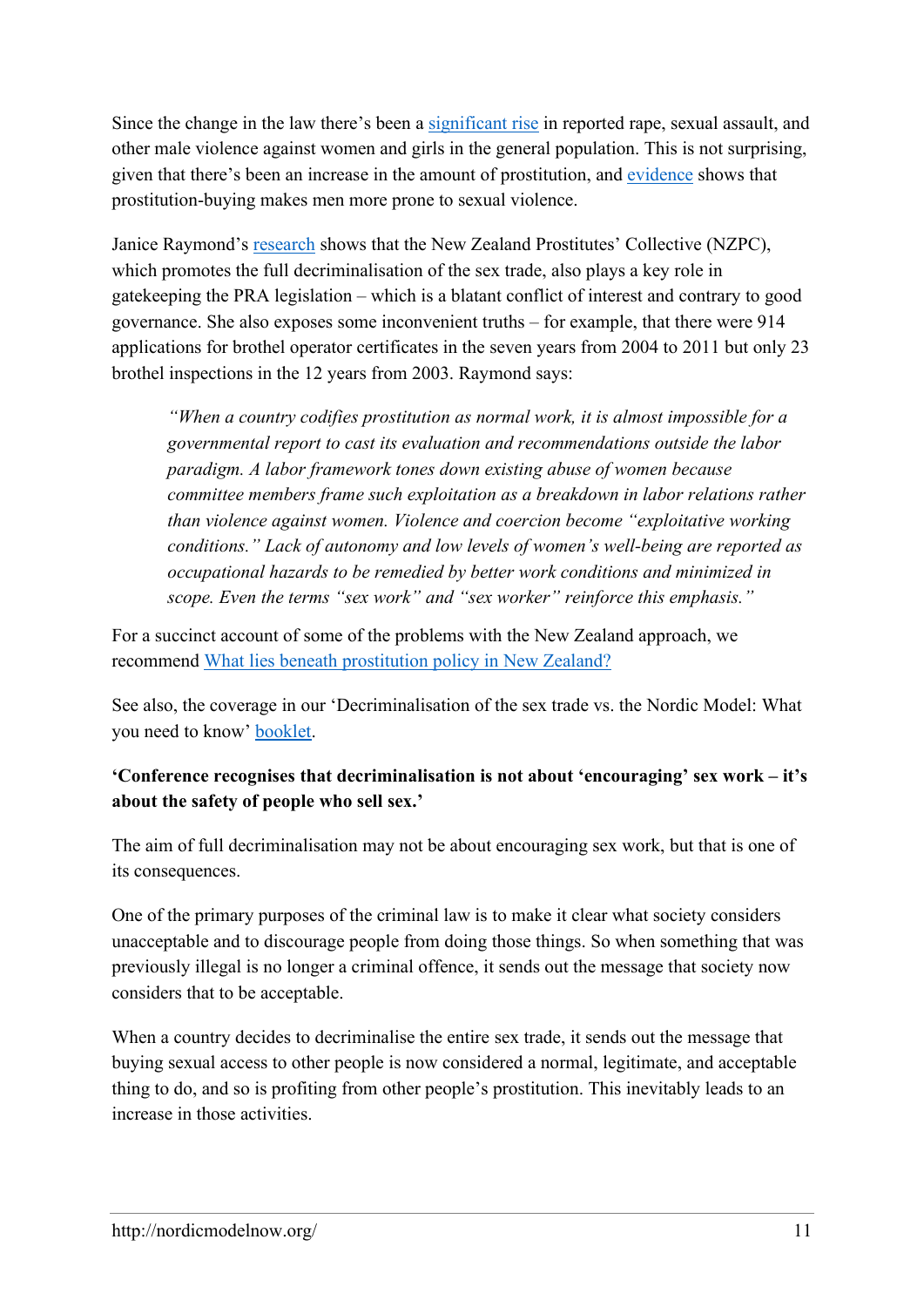## **'No legal model anywhere in the world has been shown to increase, or decrease, the number of people who sell sex.'**

This is simply not true. There has been extensive research that shows that legalisation/full decriminalisation of the sex trade causes more people to be drawn into prostitution in general and more sex trafficking in particular. For example, a [study](http://eprints.lse.ac.uk/45198/1/Neumayer_Legalized_Prostitution_Increase_2012.pdf) with data from 150 countries found that countries with "legalized prostitution experience a larger reported incidence of trafficking inflows." An [economic](https://www.forbes.com/sites/realspin/2016/10/17/why-legalizing-prostitution-may-not-work/#246fdc536678) analysis concluded the same thing, as did an [extensive](http://www.europarl.europa.eu/RegData/etudes/etudes/join/2005/360488/IPOL-JOIN_ET(2005)360488_EN.pdf) [study](http://www.europarl.europa.eu/RegData/etudes/etudes/join/2005/360488/IPOL-JOIN_ET(2005)360488_EN.pdf) by the European Parliament.

Research in [Norway](http://vista-analyse.no/site/assets/files/5962/eng1.pdf) since the introduction of the Nordic Model in 2009 has shown a significant **decrease** in the numbers of individuals selling sex – as shown in the following chart:



*The number of street prostitutes in Oslo 2008 – 2014*

Similarly [research](http://www.catwa.org.au/wp-content/uploads/2016/12/NMIN_briefing_on_Sweden_July_16.pdf) in Sweden has shown a significant **decrease** in the size of the prostitution market – during a period in which the prostitution markets were rapidly expanding in most other European countries.

While the numbers of people in prostitution may be hard to measure with great accuracy, it is possible to arrive at approximate figures for those involved in prostitution in each country. By presenting these as a percentage of the population of the country, we can get a comparative figure, as shown in the following chart.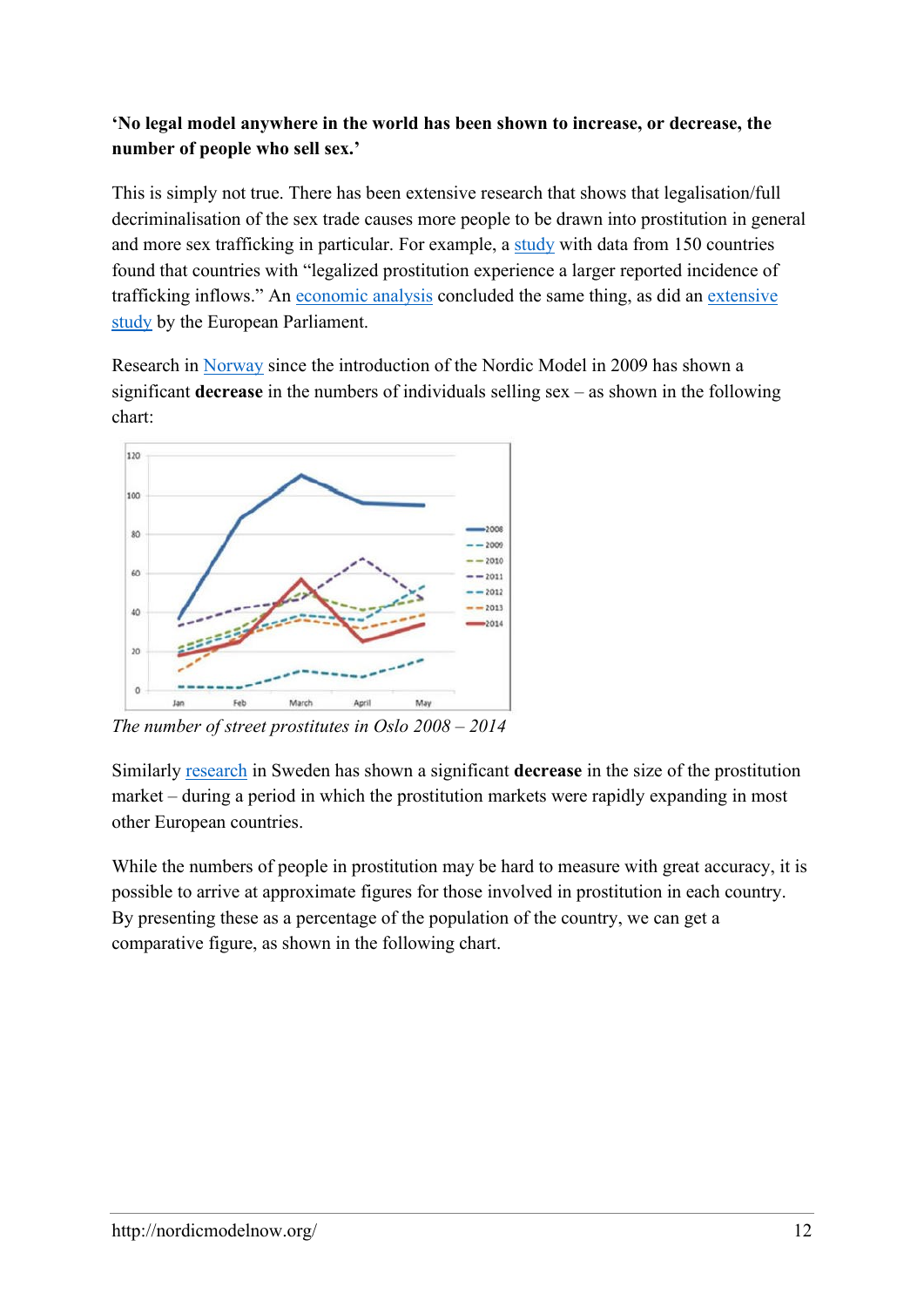

*Approximate percentage of the population in prostitution in six countries*

This shows very clearly that under the Nordic Model in Sweden, Norway and France, far fewer people are involved in prostitution (relative to the population) than in Germany, the Netherlands, and New Zealand, which have legalised or decriminalised regimes.

The trend is clear: the more liberal the regime towards punters, pimps, and brothel owners, the more people end up in prostitution.

For information about the data this chart is based on, see the fully referenced version of our [booklet](https://nordicmodelnow.org/2022/04/05/decriminalisation-of-the-sex-trade-vs-the-nordic-model-what-you-need-to-know-booklet/) on full decrim vs. the Nordic Model.

#### **'The evidence is that all that laws can change is whether people do sex work in dangerous conditions or in safer conditions.'**

Prostitution is inherently [violent](http://nordicmodelnow.org/facts-about-prostitution/fact-prostitution-is-inherently-violent/) and nothing can make it safe. It is damaging to the individuals who are caught up in it and it's damaging to society as a whole. It increases the objectification of women and girls and men's sense of entitlement. It therefore contributes to the [epidemic](https://www.justiceinspectorates.gov.uk/hmicfrs/news/news-feed/radical-action-needed-to-tackle-crime-epidemic-against-women-and-girls/) of male violence against women and children that we are currently witnessing.

As we have shown earlier, no law can bring prostitution into line with Health & Safety norms or international standards of "decent work."

Laws can and do make a difference in how people understand prostitution and whether it is sanctioned by society. Full decriminalisation doesn't make it safe and is likely to lead to an increase in the numbers involved in prostitution – leading to more harm overall.

**'Conference believes that UNISON should not call for laws that put sex workers, including women and LGBT+ sex workers, at greater risk.'**